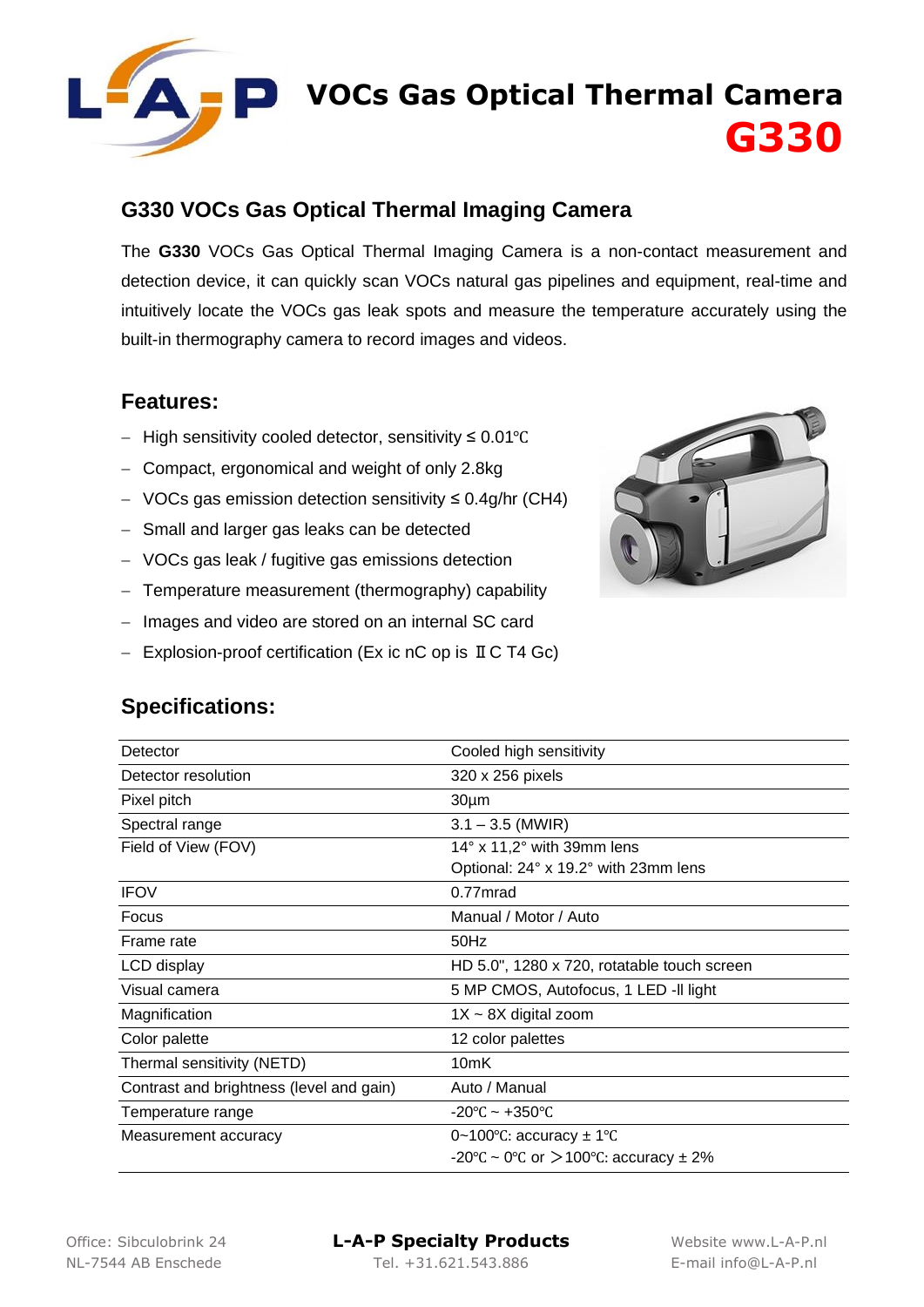

# **VOCs Gas Optical Thermal Camera G330**

#### **Specifications (cont'd):**

| <b>GPS</b>                   | Yes                                                                                                                                                                                                                        |
|------------------------------|----------------------------------------------------------------------------------------------------------------------------------------------------------------------------------------------------------------------------|
| <b>Emissivity correction</b> | Adjustable from 0.1 to 1.0 or selectable materials table                                                                                                                                                                   |
| Memory card                  | 128GB                                                                                                                                                                                                                      |
| Image storage                | Auto/manual single frame image or dynamic recording                                                                                                                                                                        |
| Single IR image storage      | JPEG, with 14-bit measured data image                                                                                                                                                                                      |
| Video storage                | HD video: memory card in MPEG4 / H.264 up to 1 hour                                                                                                                                                                        |
| Voice annotation             | 40s voice recording per stored image                                                                                                                                                                                       |
| Laser pointer classification | Class 2                                                                                                                                                                                                                    |
| Laser power                  | 1mW, wavelength 635nm red                                                                                                                                                                                                  |
| Power interface              | Yes                                                                                                                                                                                                                        |
| Video output                 | <b>HDMI</b>                                                                                                                                                                                                                |
| Communication interface      | WIFI, Bluetooth, USB                                                                                                                                                                                                       |
| Audio output                 | Yes                                                                                                                                                                                                                        |
| SD card slot                 | Yes                                                                                                                                                                                                                        |
| <b>Tripod</b>                | $1/4" - 20$                                                                                                                                                                                                                |
| Gas detection:               | Methane, Ethane, Butane, Propane, Octane, Pentane,                                                                                                                                                                         |
|                              | Heptane, Hexane, Ethylene, Propylene, Benzene,                                                                                                                                                                             |
|                              | Toluene, Ethylbenzene, Xylene, Ethanol, Methanol,<br>Isoprene, MEK, MIBK, 1-pentene                                                                                                                                        |
| <b>Battery type</b>          | Lithium battery, rechargeable                                                                                                                                                                                              |
| Operating time               | 3 hours continuous (room temperature)                                                                                                                                                                                      |
| <b>External power</b>        | <b>DC: 14V</b>                                                                                                                                                                                                             |
| Charging type                | Smart charging stand or DC14V 3A power adapter                                                                                                                                                                             |
| Power saving                 | Yes                                                                                                                                                                                                                        |
| Operating temperature range  | $-20^{\circ}$ C ~ +50 $^{\circ}$ C                                                                                                                                                                                         |
| Storage temperature range    | $-30^{\circ}$ C ~ +60 $^{\circ}$ C                                                                                                                                                                                         |
| Humidity                     | $\leq$ 95% RH (non condensing                                                                                                                                                                                              |
| <b>EMC</b>                   | EN61000-6-4 & EN61000-6-2, FCC47CFR Part 15                                                                                                                                                                                |
|                              | Class A, EN61000-4-8 L5                                                                                                                                                                                                    |
| Operating temperature        | 40°C~+60°C                                                                                                                                                                                                                 |
| Storage temperature          | $-50^{\circ}$ C $\sim$ +70 $^{\circ}$ C                                                                                                                                                                                    |
| Vibration                    | 2G (IEC60068-2-6)                                                                                                                                                                                                          |
| Shock                        | 25G (IEC60068-2-29)                                                                                                                                                                                                        |
| Enclosure                    | IP54 (IEC60529)                                                                                                                                                                                                            |
| Physical data:<br>Dimensions | 262mm (L) x 174mm (W) x154mm (H)                                                                                                                                                                                           |
| Weight                       | $\leq$ 2.8kg (with standard lens & battery)                                                                                                                                                                                |
| G330 system                  | Thermal imaging camera, 2 Li-Ion batteries, battery<br>charger, adapter, vehicle power converter, SD card,<br>card reader, software CD, warranty card, calibration<br>certicate, headset, carrying case, video cable, user |
|                              | manual                                                                                                                                                                                                                     |

### Office: Sibculobrink 24 **L-A-P Specialty Products** Website www.L-A-P.nl